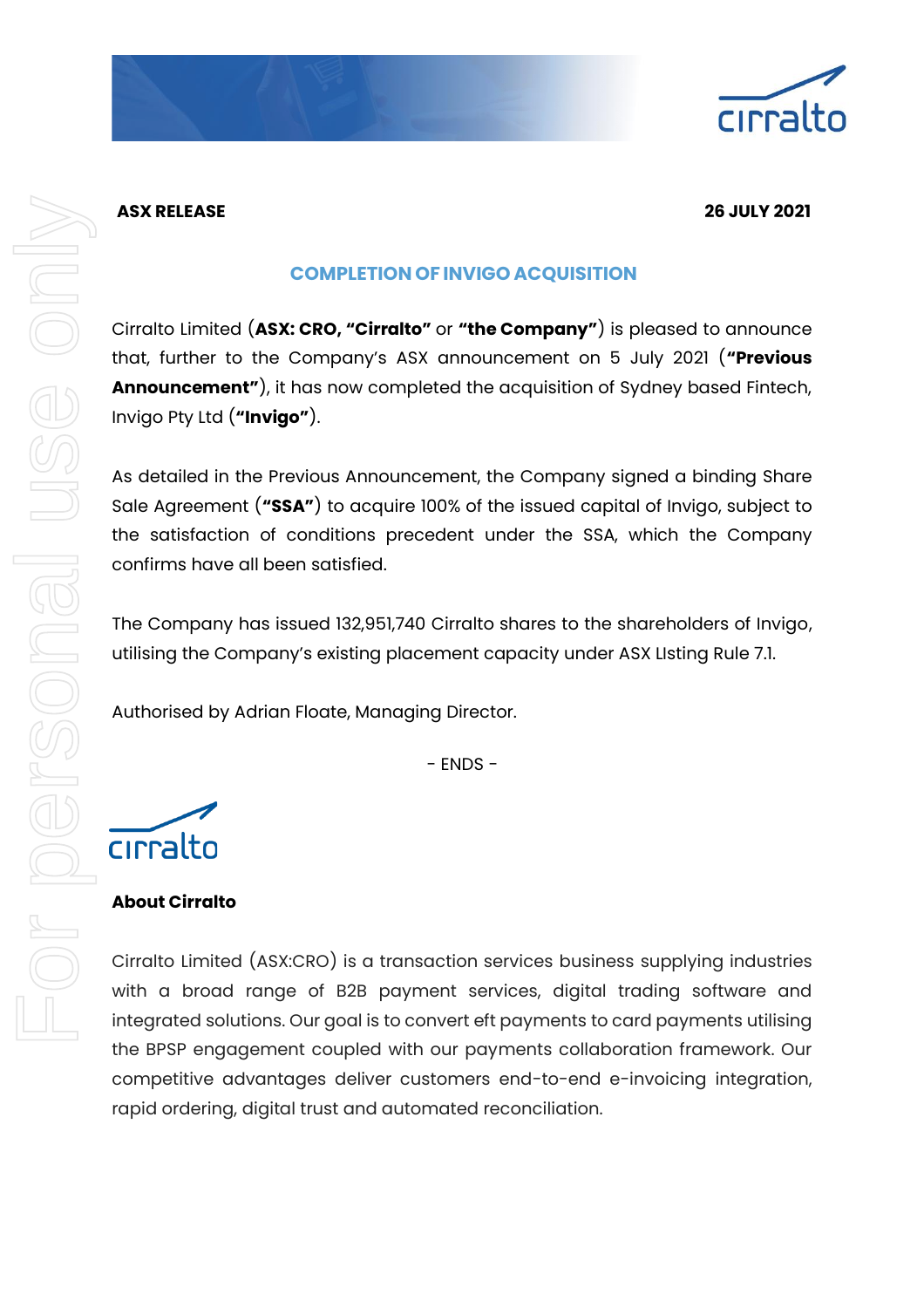Cirralto supplies its customers a recipe of integrated software to create a vertical market standard operating environment (SOE) that enable the effective and seamless transfer of data from multiple, disparate software systems in one standardised technology solution, such as SpendaRetail. Cirralto has licensing agreements with third party software vendors that enable it to provide integrated SOE solutions to its customers.

For investors seeking information on the Company's activities that relate to marketing, customer events and other acknowledgement of customer activities, this information will be posted to the Company's news section of the website and on social media channels with the handle #getSpenda, active on Twitter, LinkedIn, Instagram and FaceBook.

#### **About Spenda**

The Spenda solution is a family of products designed to support businesses in all their day-to-day activities. Unlike other software platforms that offer part of the solution, the Spenda suite improves efficiency and productivity in every area of business and has payments and finance baked into its core functionalities.

The Spenda suite is built on a framework of strong integrations at its core. The backend powerhouse that drives Spenda is an open-auth integration platform that enables customers to sync data across their cloud app ecosystem into their accounting and ERP software.

This engine can push and pull business data such as debtors, creditors, inventory and transactions (purchase orders, invoices, credit notes etc) in real-time or based on user-driven events. With Spenda businesses can connect to their customers and their catalogues to quickly and easily share data.

The Spenda product suite includes software to support; Point of sale, Inventory management, Procurement, Service management, Debt collection, Payment services, eCommerce and Catalogue sharing.

Spenda removes business inefficiencies allowing businesses to do the job once, with no double data entry and removes manual, paper-based processes that are